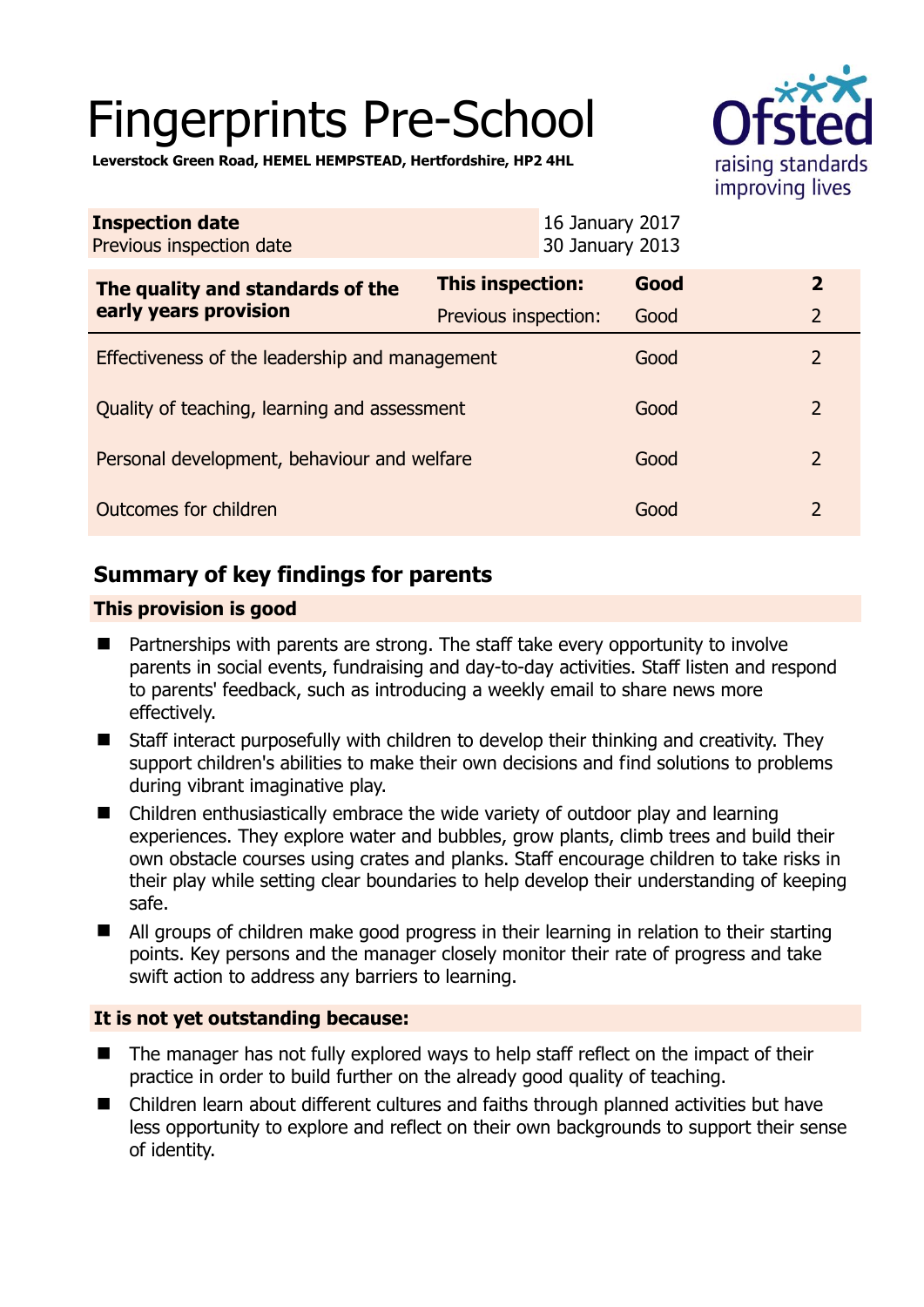# **What the setting needs to do to improve further**

### **To further improve the quality of the early years provision the provider should:**

- $\blacksquare$  strengthen the performance management programme to encourage staff to be more self-reflective and enhance teaching skills to the highest levels
- extend resources and opportunities for children to explore their own culture, faith and self-identity.

## **Inspection activities**

- $\blacksquare$  The inspector observed the quality of teaching during activities indoors and outdoors, and assessed the impact this has on children's learning.
- The inspector spoke with staff and children during the inspection.
- The inspector completed a joint observation with the pre-school manager.
- The inspector held a meeting with the pre-school manager. She looked at relevant documentation and evidence of the suitability of staff working in the pre-school.
- The inspector spoke to parents during the inspection and took account of their views.

# **Inspector**

Hilary Preece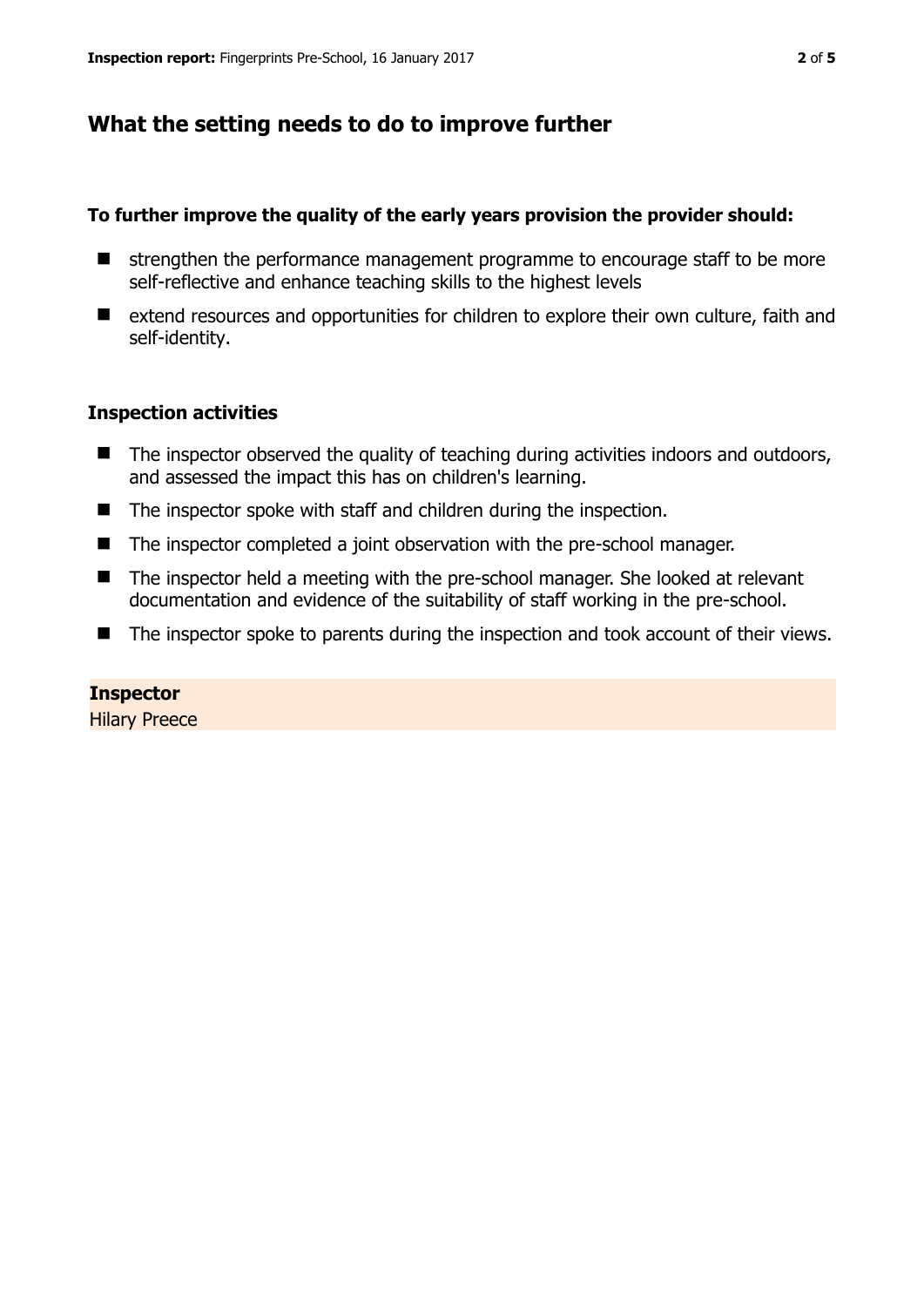## **Inspection findings**

#### **Effectiveness of the leadership and management is good**

The relatively new management team continues to build on the good practice previously achieved. The manager uses action plans to identify current priorities for improvement and ambitious future projects. She works closely with her small team and is beginning to establish a more defined performance management programme focusing on ways to further enhance staff's teaching skills. Safeguarding arrangements are effective. All staff are trained and receive regular updates in a range of safeguarding issues. They demonstrate secure knowledge of how to implement procedures in the event of any concerns. Safe recruitment and induction practices are followed. These help determine staff's suitability to work with children and equip staff with knowledge to carry out their roles and responsibilities.

#### **Quality of teaching, learning and assessment is good**

Staff demonstrate effective teaching skills which contribute to children's good progress in learning. They know children well and plan for their next steps in learning, based on accurate observation and assessments. Parents say they are well informed about what children are learning and how they can support further learning at home. Staff plan fun activities specifically aimed at the needs of older and younger children This helps keep them motivated and engaged. Children listen to instructions and are eager to take turns to operate a remote-controlled car or paint a large cardboard box representing an ambulance. Staff use a number of effective strategies and resources to help children communicate and overcome any barriers to speech, to which children respond well. Staff work closely with parents to support children who speak English as an additional language and children who have special educational needs or disabilities.

#### **Personal development, behaviour and welfare are good**

Staff are sensitive to children's individual needs when helping them to settle. This helps foster nurturing relationships. They provide consistent guidance to help children manage their behaviour. Children's awareness of good health is promoted well. Acting out situations when they may need help from a doctor and discussions about nutritious food, help children learn how to keep healthy. Parents are given detailed information about suitable foods for their children's packed lunches to support this approach. Children develop a good range of independence skills in preparation for school. There are useful links with schools and discussions with teachers to establish which skills children need. Children regularly practise dressing and changing into wet-weather suits. They learn how to use cutlery effectively for cutting food and wash their plates and cups after use.

#### **Outcomes for children are good**

Children develop early literacy skills through play. Using spray bottles to make paint marks on screens helps children master tools and develop confidence for writing. When children write medical prescriptions in role play they learn about writing for a purpose. They enjoy listening to stories and borrowing books to read with their parents at home. Children count plates and cups for snack and sing counting songs to help consolidate their understanding of numbers and quantity.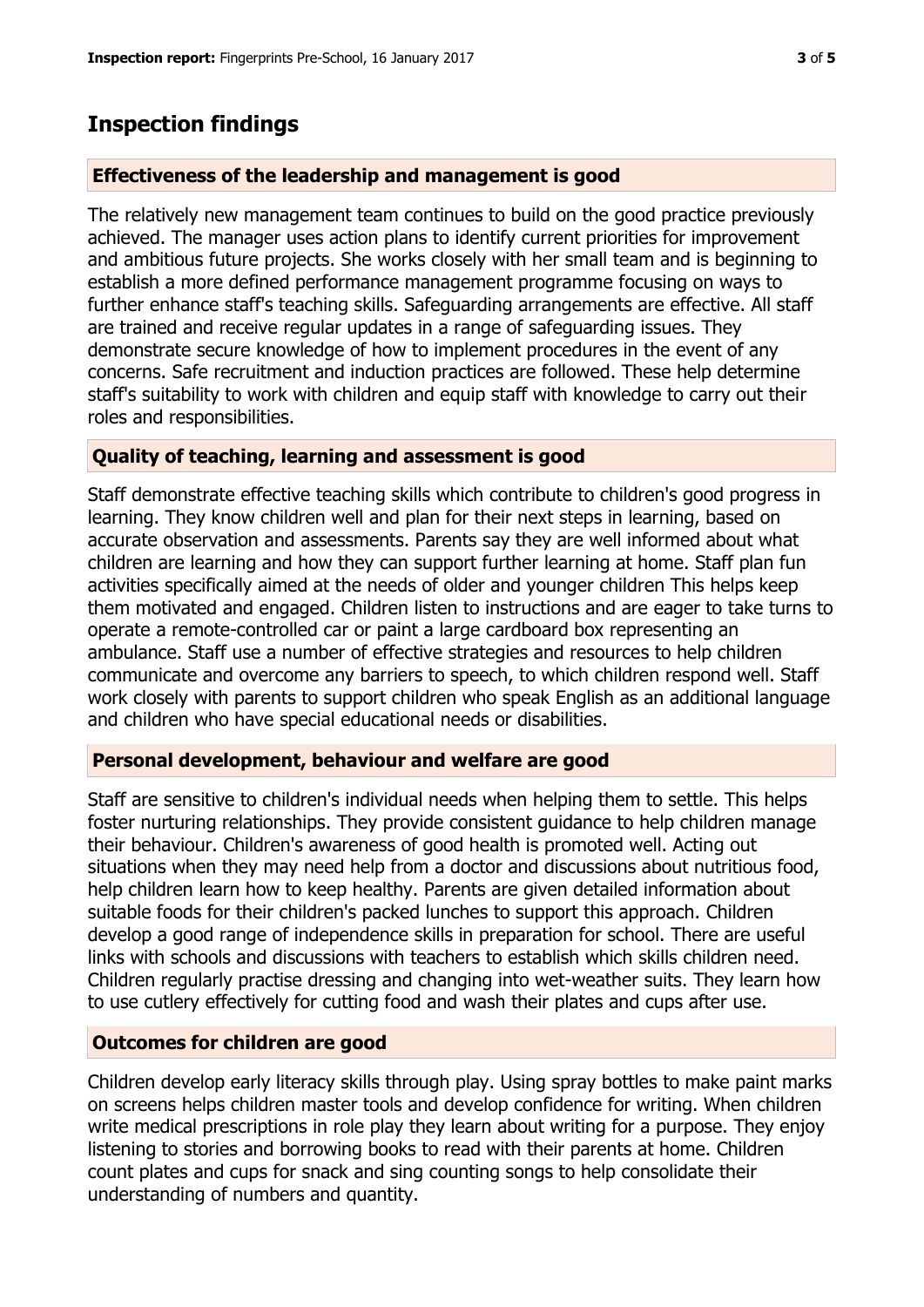# **Setting details**

| Unique reference number                             | EY448165                      |  |
|-----------------------------------------------------|-------------------------------|--|
| <b>Local authority</b>                              | <b>Hertfordshire</b>          |  |
| <b>Inspection number</b>                            | 1065958                       |  |
| <b>Type of provision</b>                            | Sessional provision           |  |
| Day care type                                       | Childcare - Non-Domestic      |  |
| <b>Registers</b>                                    | Early Years Register          |  |
| Age range of children                               | $2 - 4$                       |  |
| <b>Total number of places</b>                       | 20                            |  |
| <b>Number of children on roll</b>                   | 20                            |  |
| <b>Name of registered person</b>                    | <b>Fingerprints Education</b> |  |
| <b>Registered person unique</b><br>reference number | RP531678                      |  |
| Date of previous inspection                         | 30 January 2013               |  |
| <b>Telephone number</b>                             | 01442 260175                  |  |

Fingerprints Pre-School was registered in 2012. The pre-school employs five members of childcare staff. Of these, three hold appropriate early years qualifications at level 3 or above. The pre-school opens from Monday to Friday during school terms. Flexible sessions are offered between the hours of 8.30am and 3pm. The pre-school provides funded early education for two-, three- and four-year-old children. It supports children who have special educational needs or disabilities and children who speak English as an additional language.

This inspection was carried out by Ofsted under sections 49 and 50 of the Childcare Act 2006 on the quality and standards of provision that is registered on the Early Years Register. The registered person must ensure that this provision complies with the statutory framework for children's learning, development and care, known as the early years foundation stage.

Any complaints about the inspection or the report should be made following the procedures set out in the guidance 'Complaints procedure: raising concerns and making complaints about Ofsted', which is available from Ofsted's website: www.gov.uk/government/organisations/ofsted. If you would like Ofsted to send you a copy of the guidance, please telephone 0300 123 4234, or email enquiries@ofsted.gov.uk.